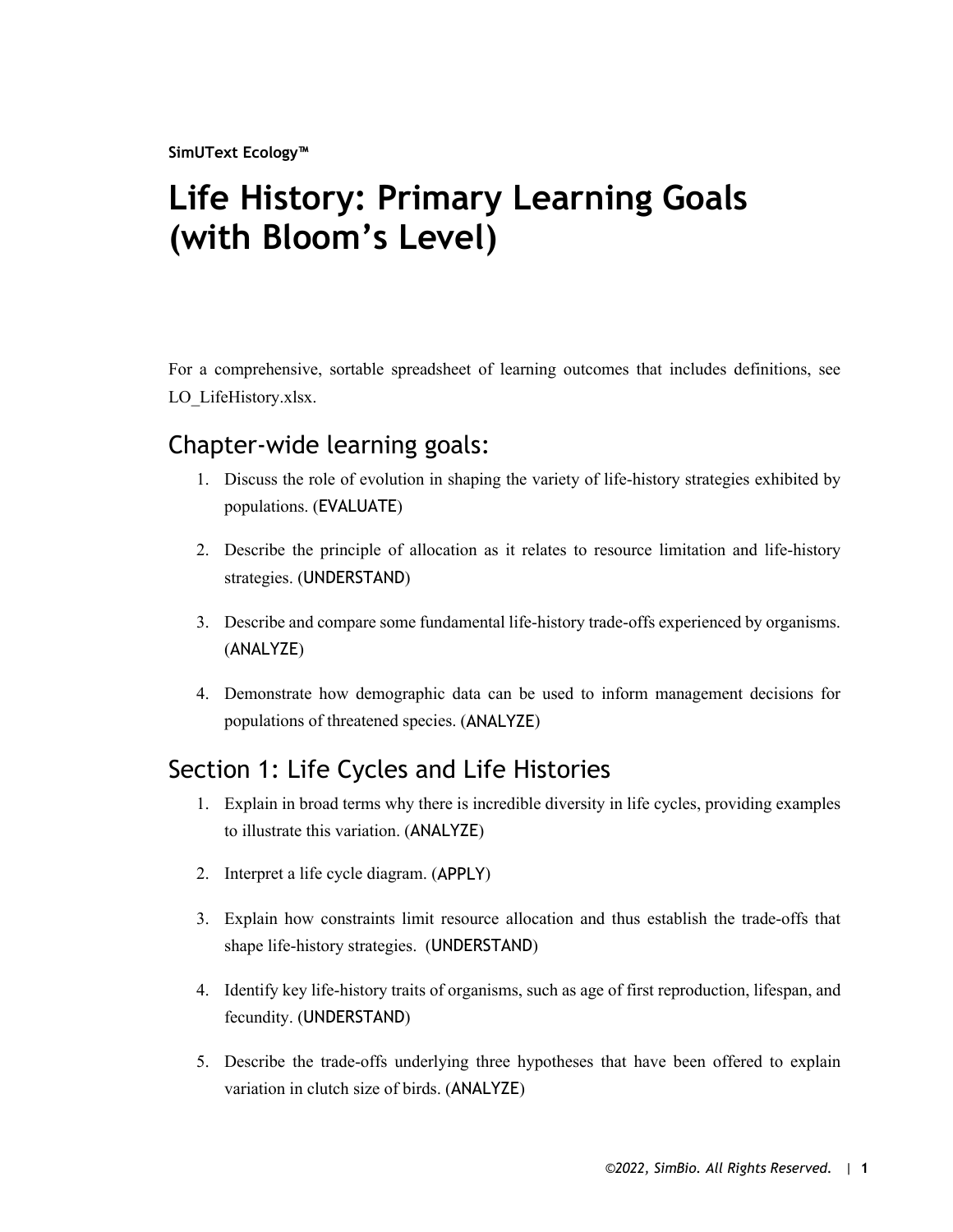6. Evaluate the evidence collected by Dijkstra and colleagues supporting the conclusion that kestrels lay fewer eggs than they can rear in a season because doing so increases their lifetime fitness. (EVALUATE)

### Section 2: Life-History Parameters

- 1. Determine from a population's per capita growth rate whether the population is stable, shrinking, or growing. (ANALYZE)
- 2. Estimate the per capita population growth rate, *r*, as the difference between the average per capita birth rate and death rate over a time period, *t*. (APPLY)
- 3. Explain that radically different life histories can be successful in the same environment. (UNDERSTAND)
- 4. Interpret a human population's age pyramid to determine whether the population is likely to be growing, shrinking, or remaining stable. (ANALYZE)
- 5. Draw the qualitative shape of the age pyramid predicted for several different populations with different demographics. (APPLY)
- 6. Explain how an age pyramid depicts the age structure of a population. (UNDERSTAND)
- 7. Generate hypotheses about demographic parameters and/or recent history of a population from its age pyramid. (CREATE)

# Section 3: Life Tables and Survivorship Curves

- 1. Use the information summarized in life-history tables to compare different conservation strategies. (ANALYZE)
- 2. Construct a life table from estimates of age-specific births  $(b_x)$  and number of survivors  $(n_x)$ , by calculating age-specific survivorship  $(l_x)$  and fecundity  $(m_x)$ . (APPLY)
- 3. Identify a species' survivorship curve as Type I, II, or III, and use this information to predict aspects of its life-history strategy. (ANALYZE)
- 4. Plot a survivorship curve using life table data. (APPLY)
- 5. Show how changes in age-specific survivorship and/or fecundity affect a population's net reproductive rate,  $R_0$ , calculated as  $R_0 = \Sigma l_x m_x$ . (APPLY)